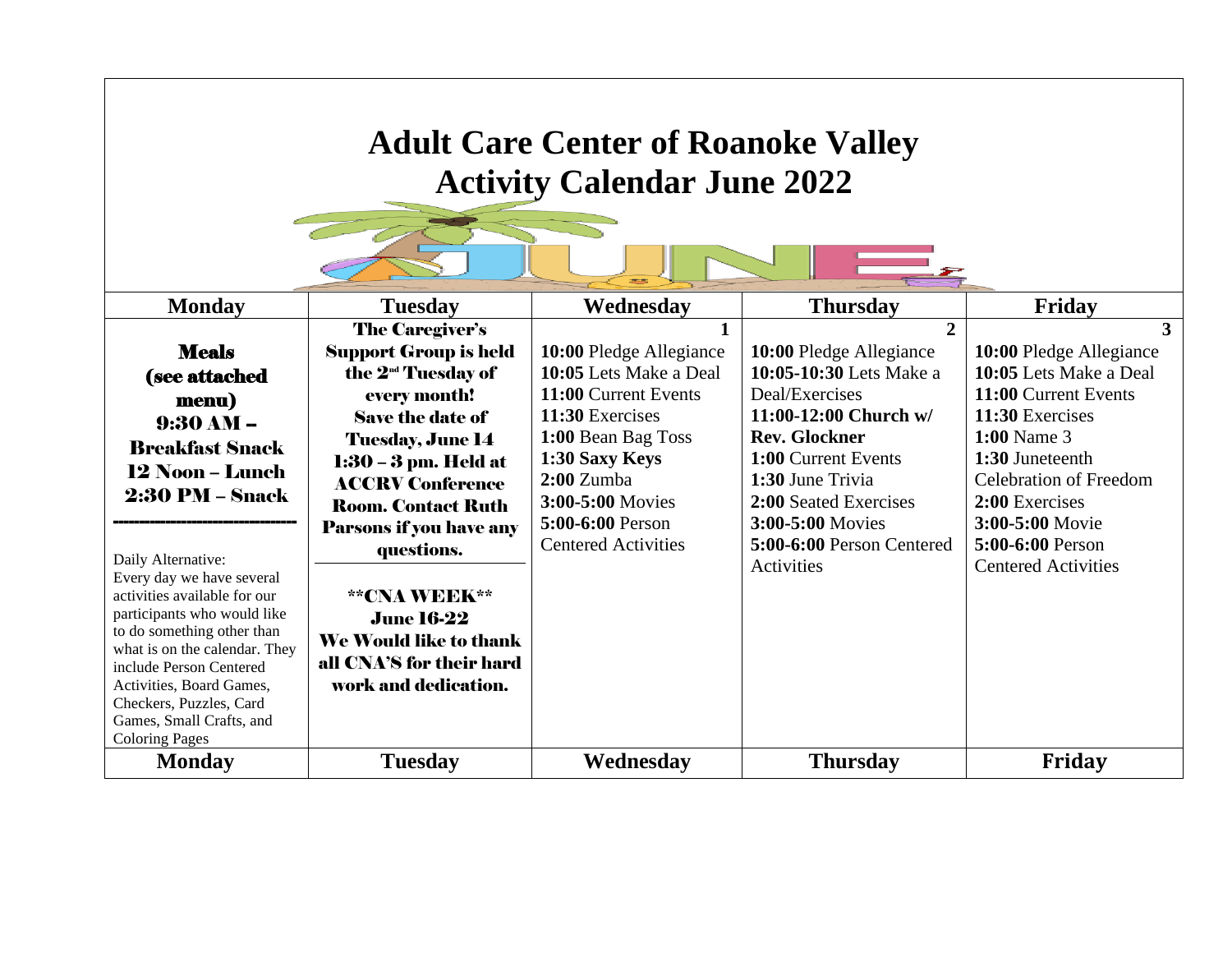| 6                          | $\overline{7}$            | 8                          | $\boldsymbol{9}$          | 10                         |
|----------------------------|---------------------------|----------------------------|---------------------------|----------------------------|
| 10:00 Pledge Allegiance    | 10:00 Pledge Allegiance   | 10:00- Pledge Allegiance   | 10:00-10:30 Pledge        | 10:00 Pledge Allegiance    |
| 10:05-10:30 Lets Make      | 10:05 Lets Make a Deal    | 10:05 Lets Make a Deal     | Allegiance/Current Events | 10:05 Lets Make a          |
| a Deal                     | 11:00 Current Events      | 11:00 Current Events       | 10:30 Exercises           | Deal/Bingo                 |
| 10:30 Council Meeting      | 11:30 Exercises           | 11:30 Exercises            | 11:00-12:00 Church $w/$   | 11:00 Current Events       |
| 11:00 Current Events       | 1:00 Music Therapy w/     | 1:30 Ragtop                | <b>Rev. Glockner</b>      | 11:30 Exercises            |
| 11:30 Exercises            | <b>Catherine</b>          | 2:00 Exercises             | 1:00 Bowling              | 1:00 Flag Day Mixed        |
| 1:00 Famous Fathers        | 2:00 Exercises            | 3:00-5:00 Movies           | 1:30 Flag Day Match       | Words                      |
| 1:30 Marie Anderson        | 3:00-5:00 Movies          | 5:00-6:00 Person           | 2:00 Exercises            | 1:30 Mark Bushnell         |
| 3:00-5:00 Movies           | 5:00-6:00 Person Centered | <b>Centered Activities</b> | 3:00-5:00 Movies          | (Elvis)                    |
| 5:00-6:00 Person           | Activities                |                            | 5:00-6:00 Person Centered | $2:00$ Zumba               |
| <b>Centered Activities</b> |                           |                            | Activities                | 3:00-5:00 Movies           |
|                            |                           |                            |                           | 5:00-6:00 Person           |
|                            |                           |                            |                           | <b>Centered Activities</b> |
| <b>Monday</b>              | <b>Tuesday</b>            | Wednesday                  | <b>Thursday</b>           | Friday                     |
| 13                         | <b>FLAG DAY</b><br>14     | 15                         | 16                        | 17                         |
| 10:00 Pledge Allegiance    | 10:00 Pledge Allegiance/  | 10:00 Pledge Allegiance    | 10:00 Pledge              | 10:00 Pledge Allegiance    |
| 10:05 Lets Make a Deal     | Lets Make a Deal          | 10:00-11:00 Music          | Allegiance/Current Events | 10:05-Lets Make a Deal     |
| 11:00 Current Events       | 11:00 Bible Study w/ Rev  | <b>Therapy w/Catherine</b> | 10:30 Senior Stretch      | 11:00 Current Events       |
| 11:30 Exercises            | <b>Meadows</b>            | 11:00 Current Events       | 11:00 Church w/ Rev.      | 11:30 Exercises            |
| 1:00 Father's Day IQ       | 11:30 Exercises           | 11:30 Exercises            | <b>Glockner</b>           | $1:00$ Golf                |
| 1:30 Tai Chi w/Dink        | 1:00 Noodle Ball          | 1:00 Father's Day Guess    | 1:00 Father's Day Mixed   | 1:30 Symbolism of Flag     |
| 2:00 Trivia                | 1:30 Current Events       | 1:30 Saxy Keys             | Words                     | 2:00 Exercises             |
| 3:00-5:00 Movies           | $2:00$ Zumba              | 3:00 Senior Stretches      | 1:30 Father's Day Trivia  | 2:30 Father's Day Floats   |
| 5:00-6:00 Person           | 3:00-5:00 Movies          | 3:30-5:30 Movies           | 2:00 Seated Exercises     | 3:30-5:00 Family Feud      |
| <b>Centered Activities</b> | 5:00-6:00 Person Centered | 5:30-6:00 Person           | 3:00-5:00 Movies          | 5:00-6:00 Person           |
|                            | Activities                | <b>Centered Activities</b> | 5:00-6:00 Person Centered | <b>Centered Activities</b> |
|                            |                           |                            | Activities                |                            |
| <b>Monday</b>              | <b>Tuesday</b>            | Wednesday                  | <b>Thursday</b>           | Friday                     |